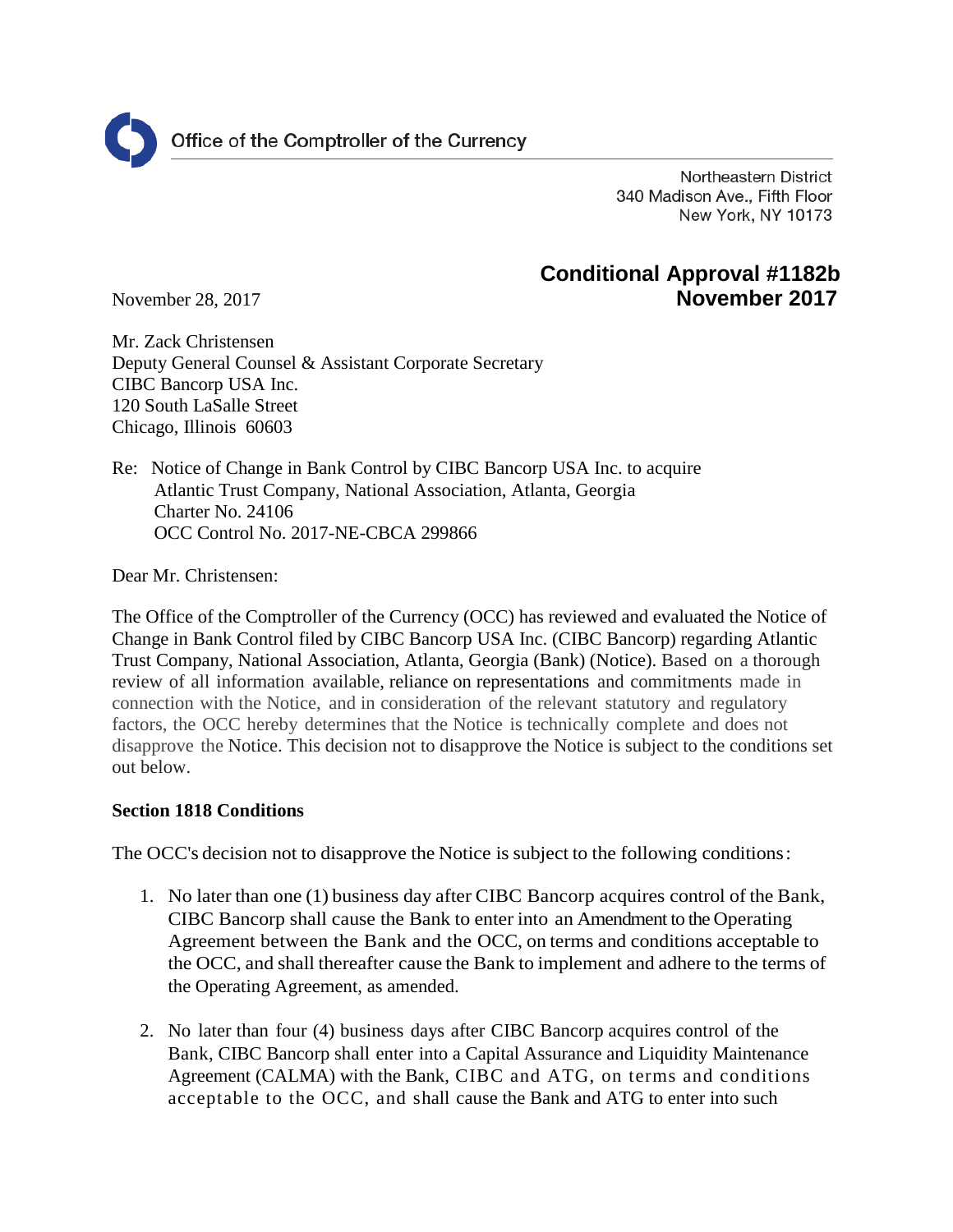CALMA, and thereafter shall implement and adhere to, and shall cause the Bank and ATG to implement and adhere to, the terms of the CALMA.

These conditions of approval are conditions "imposed in writing by a Federal banking agency in connection with any action on any application, notice, or other request" within the meaning of 12 USC 1818. As such, the conditions are enforceable under 12 USC 1818.

As stated in footnote #2, in CA #1086 the OCC issued its decision not to disapprove the change in bank control notice filed by CIBC, CWMI and CIBCUSA, subject to certain conditions. The conditions included a condition that CIBC, CWMI and CIBCUSA enter into, and cause the Bank and ATG to enter into, a Capital and Liquidity Support Agreement (CSA) with the OCC. CIBC, CWMI, CIBCUSA, ATG and the Bank entered into the CSA and implemented and adhered to its terms, as required. After CIBCUSA's ownership interest in ATG is transferred to CIBC Bancorp and CIBC Bancorp indirectly controls the Bank, the OCC no longer deems it appropriate to require a CSA. Accordingly, the OCC hereby terminates condition number two (2) of CA #1086, effective upon consummation of the change in control.<sup>[1](#page-1-0)</sup>

# **Background**

The Bank is an insured national bank whose operations are limited to trust and trust related activities. It is a wholly-owned subsidiary of Atlantic Trust Group, LLC (ATG). ATG is a direct wholly-owned subsidiary of CIBC USA Holdings Inc. (CIBCUSA), and an indirect wholly-owned subsidiary of Canadian Imperial Bank of Commerce (CIBC).<sup>[2](#page-1-1)</sup> The Notice was filed in connection with CIBC's proposal to transfer a 100 percent ownership interest in ATG from CIBCUSA to CIBC Bancorp. As a result of its proposed acquisition of ATG, CIBC Bancorp will indirectly acquire control of the Bank. Accordingly, CIBC Bancorp filed the Notice with the OCC.

<span id="page-1-0"></span><sup>&</sup>lt;sup>1</sup> Please note, this terminates only the condition. The National Trust Banks Field Office will send separate correspondence regarding the OCC's termination of the CSA.

<span id="page-1-1"></span><sup>&</sup>lt;sup>2</sup> CIBC currently owns CIBCUSA through its wholly-owned subsidiary CIBC World Markets Inc. (CWMI). In 2013, CIBC, CWMI and CIBCUSA filed a notice of change in control with the OCC when the parties proposed to acquire ATG and the Bank from Invesco Ltd. The OCC issued its decision not to disapprove the change in control, subject to certain conditions. *See* OCC Conditional Approval #1086 (December 19, 2013) (CA #1086). After the reorganization involving the transfer of ATG to CIBC Bancorp, CWMI and CIBCUSA will no longer be controlling owners of ATG or the Bank.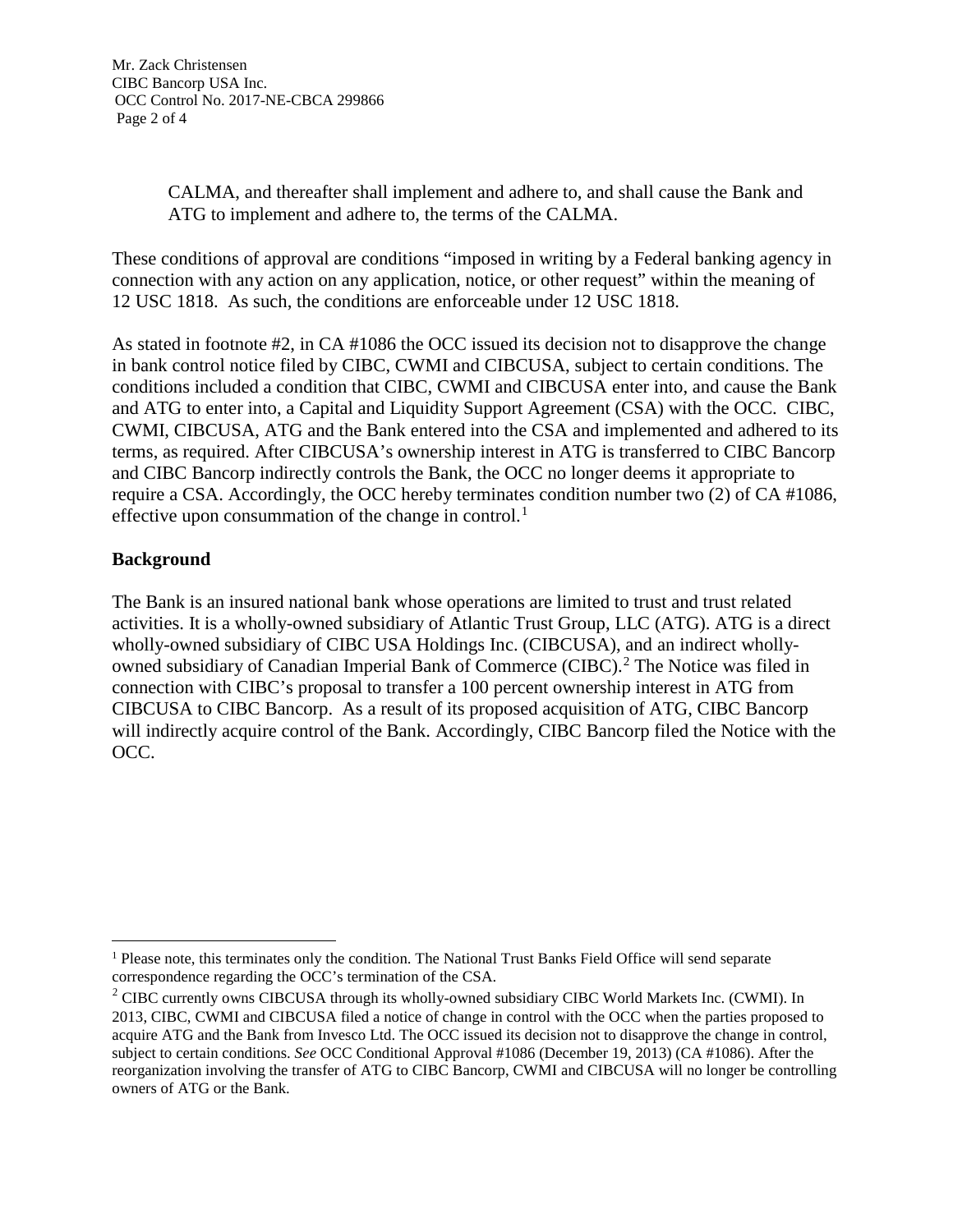Mr. Zack Christensen CIBC Bancorp USA Inc. OCC Control No. 2017-NE-CBCA 299866 Page 3 of 4

### **Processing of the Change in Bank Control Notice**

The OCC processes change in control notices involving insured banks in accordance with the requirements set forth in 12 USC 1817(j)(7) and 12 CFR 5.50(f). The OCC may disapprove a notice if the OCC finds that: (1) the proposed acquisition of control would result in a monopoly or would further any monopoly or conspiracy to monopolize or attempt to monopolize the business of banking anywhere in the United States; (2) the effect of the proposed acquisition may be substantially to lessen competition or tend to create a monopoly or in any other manner restrain trade, and the anticompetitive effects are not clearly outweighed by the probable benefit to the convenience and needs of the community to be served; (3) either the financial condition of any acquiring party or the future prospects of the bank is such as might jeopardize the stability of the bank or prejudice the interests of its depositors; (4) the competence, experience, or integrity of the acquiring party, or of any of the proposed management, indicates that it would not be in the interests of the bank's depositors, or the public, to permit that person to control the bank; (5) the acquiring party does not provide the OCC with all the information it requires; or (6) the OCC determines that the proposed transaction would result in an adverse effect on the Deposit Insurance Fund. After carefully considering the facts presented in the Notice and the representations and commitments made in connection with the Notice, the OCC does not find a basis to disapprove the Notice.

### **Conclusion**

The date of consummation of the change in control must be provided to the Northeastern District Licensing Office within 10 days after consummation. The transaction must be consummated as proposed in the Notice. If any of the terms, conditions, or parties to the transaction described in the Notice change, the OCC must be informed in writing prior to consummation to determine if any additional action or reconsideration is required. In such situations, the OCC reserves the right to require submission of an amended or new Notice of Change in Bank Control.

In addition, unless an extension is granted, the transaction must be consummated within six months of the date of this decision. Failure to consummate within six months or an approved extended time period granted by the OCC will cause this decision to lapse and require the filing of a new Notice of Change in Bank Control if the parties wish to proceed with the acquisition.

This decision and the activities and communications by OCC employees in connection with the filing do not constitute a contract, express or implied, or any other obligation binding upon the OCC, the United States, any agency or entity of the United States, or any officer or employee of the United States, and do not affect the ability of the OCC to exercise its supervisory, regulatory, and examination authorities under applicable law and regulations. This decision is based on the parties' representations, submissions, and information available to the OCC as of this date. The OCC may modify, suspend or rescind this decision not to disapprove the Notice, if a material change in the information on which the OCC relied occurs prior to the date of the transaction to